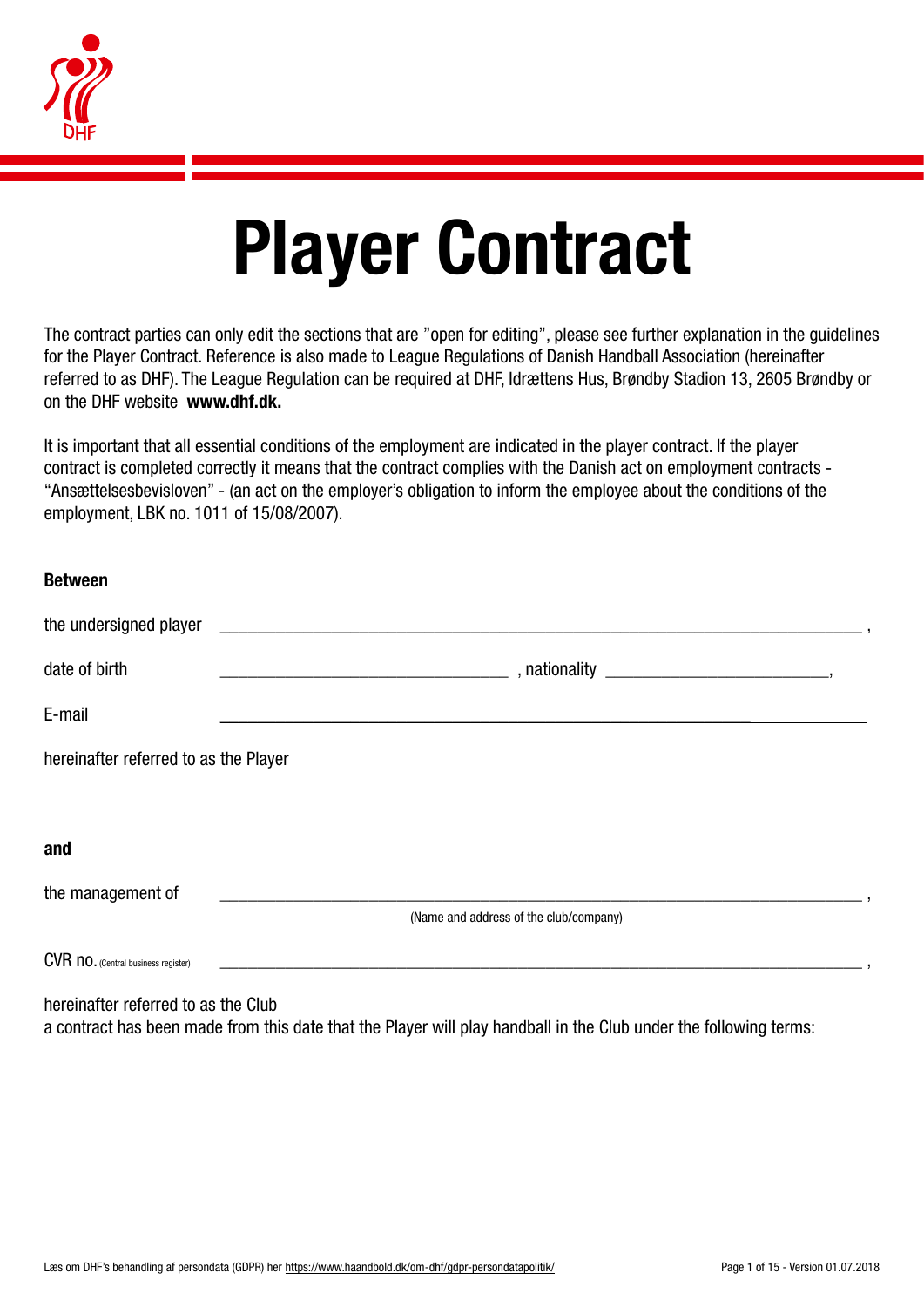

## 1. Contract Period

| The Player hereby commits himself/herself to maintain his/her playing permission in the<br>1.1.<br>club | (the Club) and play handball |                                                                          |
|---------------------------------------------------------------------------------------------------------|------------------------------|--------------------------------------------------------------------------|
| in the Club starting from                                                                               |                              |                                                                          |
| until the termination of the contract on<br>years, counted from the date of commencement)               | $30.06 -$                    | (date of termination at least 5 months. The maximum contract period is 5 |

2. 2. The player who at the time of the signing is eligible to play for

\_\_\_\_\_\_\_\_\_\_\_\_\_\_\_\_\_\_\_\_\_\_\_\_\_\_\_\_\_\_\_\_\_\_\_\_\_\_\_\_\_\_\_\_\_\_\_\_\_, (the name of the disposing club)

Hereby declares that he/she does not have any unfulfilled obligations to another club.

# 2. Working hours – training

By marking and filling in the empty sections, the parties signify the applicable alternatives to the conditions of employment between them (One, and only one, condition shall be stated):

# $\bullet$  Handball players with handball as a sideline.

The present contract does not restrict the Player's access to other jobs on the condition that the Player is also able to fulfil the present contract.

The Player is committed to participate in the number of training sessions and matches determined by the Club. The normal weekly training hours are max: \_\_\_\_\_\_\_\_\_\_\_\_\_\_ hours which on weekdays usually are placed before \_\_\_\_\_\_\_\_\_ o'clock and after \_\_\_\_\_\_\_\_\_o'clock.

# $\Box$  Handball players with handball as part-time employment.

The present contract implies that the Player is only able to take on other jobs between

o'clock and  $\Box$  o'clock on the following weekdays  $\Box$  Monday,  $\Box$  Tuesday,  $\Box$  Wednesday,  $\bullet$  Thursday and  $\bullet$  Friday.

The Player is committed to participate in the number of training sessions and matches determined by the Club. The normal weekly training hours are max. \_\_\_\_\_\_\_\_\_\_\_\_\_\_ hours which are usually placed before. \_\_\_\_\_\_\_\_\_\_\_\_ o'clock and after o'clock on weekdays.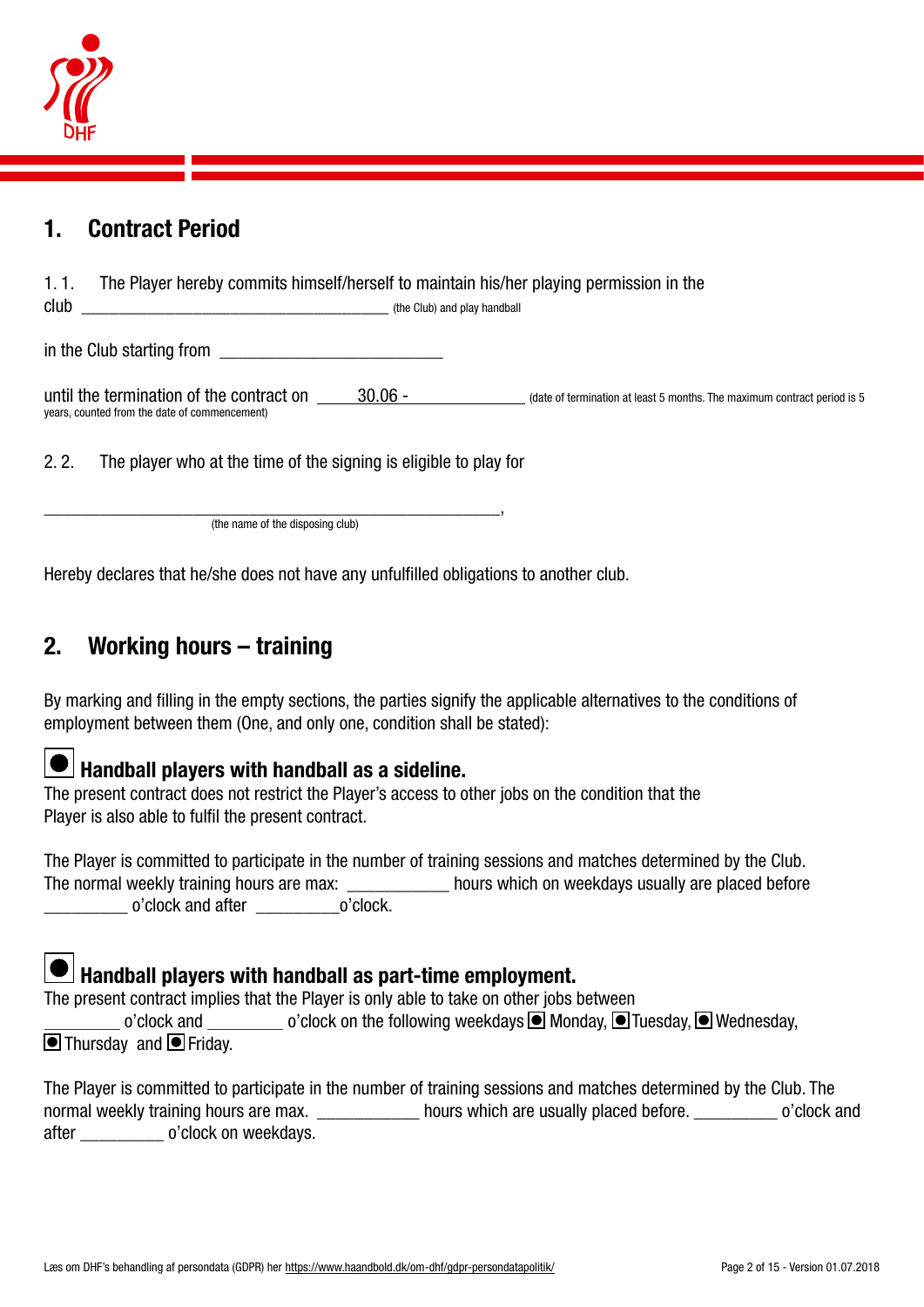

Concerning the issuance of a release certificate the following has been agreed:

The Club is obligated to allow the Player time off for education to a reasonable extent, including time for exams, according to the player's terms of employment as a handball player.



# $\bullet$  Handball players with handball as full-time employment.

The present contract implies that the Player cannot accept any other work – paid or unpaid – without a preceding written agreement with the Club.

The Player shall participate in training, training camps and matches according to the conditions laid down by the Club.

The normal weekly training time is max. <br>  $\frac{1}{2}$  hours which are usually placed from  $\frac{1}{2}$  o'clock to \_\_\_\_\_\_\_\_ o'clock on weekdays.

# 3. Training place, training time, etc.

The normal training place of the Club is

 $\blacksquare$  The Player is obligated to meet minutes before the scheduled training sessions. The period between meeting time and training session shall be used to change clothes and for warm-up.

\_\_\_\_\_\_\_\_\_\_\_\_\_\_\_\_\_\_\_\_\_\_\_\_\_\_\_\_\_\_\_\_\_\_\_\_\_\_\_\_\_\_\_\_\_\_\_\_\_\_\_\_\_\_\_\_\_\_\_\_\_\_ (Name and address of the normal training place(s) of the Club).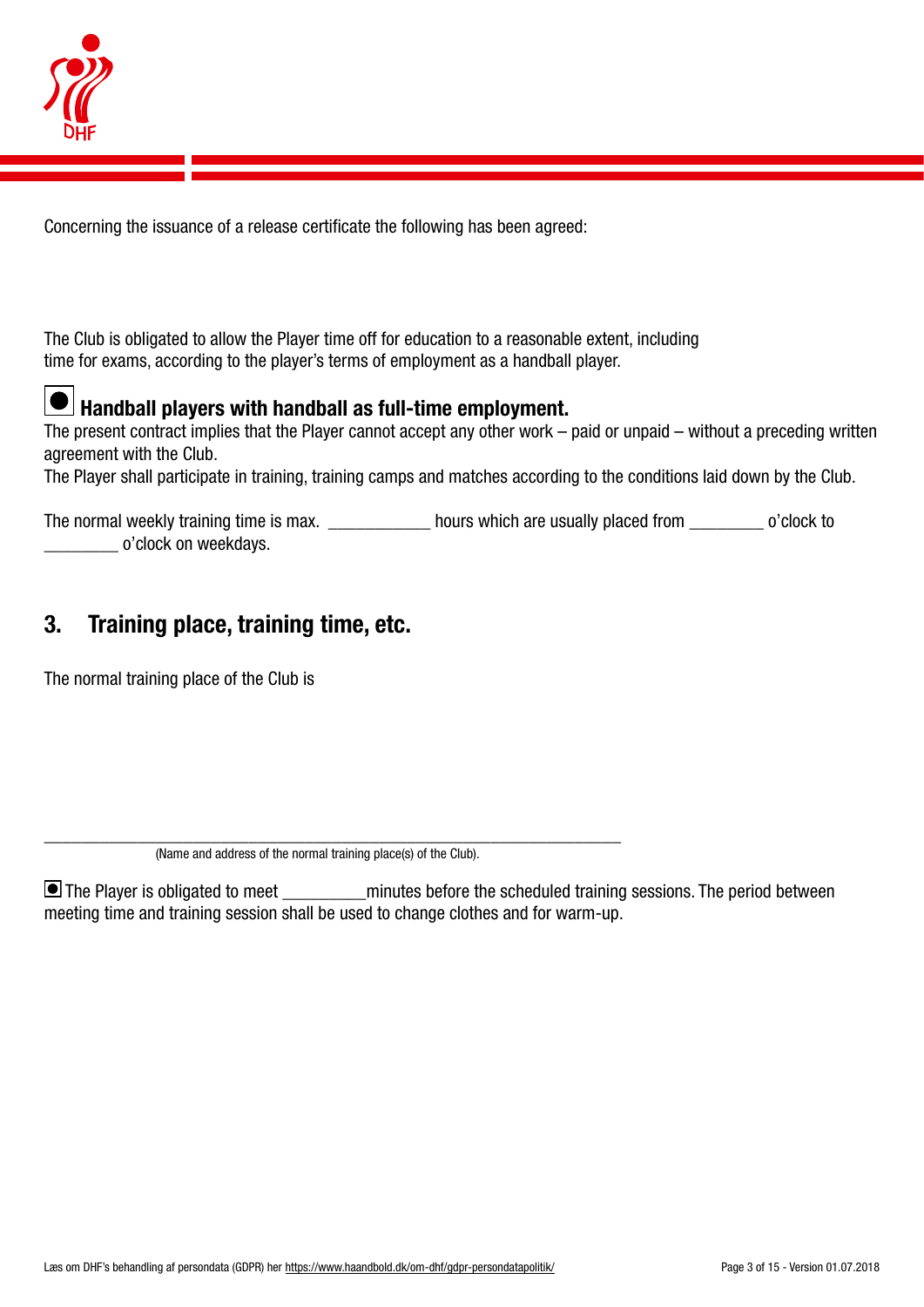

# 4. The Player's obligations towards the Club

- 1. 1. Within the contract period, it is the Player's duty to act loyally and be loyal to the Club as well as to the members and cooperation relations of the Club.
- 2. 2. The Player is committed to play on the team for which he/she is selected whether it is a match in an official tournament, a training match or a cup match. The player has the right to train with the first team, or with the age group to which the Player belongs. The Player cannot be referred to training with lower ranked teams.
- 3. 3. In case of illness or injuries the Player is obligated to informing the Club immediately. The Player is obligated to assist the Club in obtaining the correct sickness benefit refund. Should the player not assist in this matter, and should the Club thereby lose the right to the refund, the Club has the right to reducing the player's salary by the amount that the club should have received as sickness benefit refund. The Club must ensure sufficient guidance for the Player concerning this matter.
- 4. 4. The Player shall submit to the means and times of travel as determined by the Club in consultation with the representative of the players or the team captain.
- 5. 5. If travel, training and match clothing has been supplied by the Club, the Player is committed to wear only those clothing when travelling with the Club, during training and in matches. This rule also applies in connection with press conferences, at television interviews and the like for the Club. Even though no such clothing has been supplied, the Player is, on the before-mentioned occasions, not allowed to dress in clothes from another sports clothing company than the company with which the Club has an agreement.
- 6. 6. The Player is committed to follow the individual and collective training schedule determined by the trainer including individual running and weight training as individual training.
- 7. The Player is committed to make himself/herself available to the sponsors of the Club for advertising purposes without any separate payment:
- 8. The Club has the right to use the Player's photo with or without name for advertising purposes.
- 9. The use of the Player's photo etc. by either the sponsor or the Club must not conflict with the Player's obligations, including the obligations of loyalty, to the Player's main employer.
- 10. According to below-mentioned detailed agreement, the Player is allowed to make agreements with personal sponsors or others for advertising purposes and participate in arrangements such as autograph writing and fashion shows: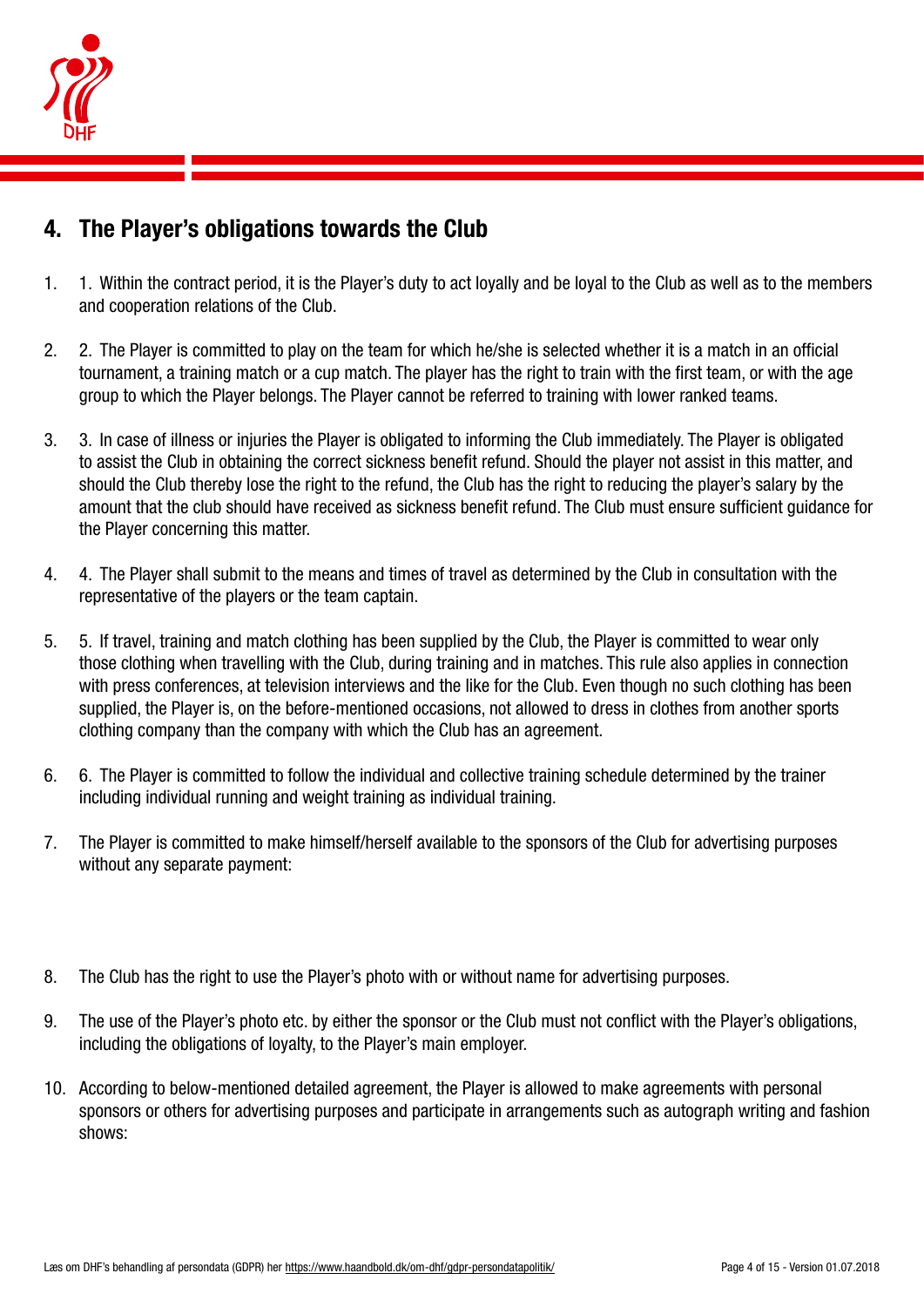

- 11. DOPING MATTERS
- 11.1 The Player is obligated to make himself/herself available for doping control in connection with training and matches according to the WADA Code.
- 11.2 If the Club can document that the player has used doping, the Club has the right to terminate the contract, if the player is sentenced to a 3 months' ban.
- 11.3. Should the Club wish to take the judicial employment consequences of a positive doping sample (B-test), this must be announced to the Player no later than 8 days after the result of the B-test has been made known to the Club. The Player can then bring the matter to judicial examination at Danish Handball's Court of Arbitration according to the DHF Laws.
- 11.4. If the Player can document that the use of doping has happened with the assistance of the Club's medical staff or other personnel, the Club is not entitled to terminate the contract.
- 12. MATCH FIXING AND SIMILAR UNETHICAL BEHAVIOR
- 12.1 If the Club can document that the Player is guilty of match fixing or/and similar unethical behavior according to DIF's Legal Regulations VIII (the Match Fixing Regulations), the Club is entitled to terminate the contract, provided that the Player is sentenced to a ban of more than 3 months.
- 12.2 Should the Club wish to take the judicial employment consequences of the Player being found guilty of match fixing and/or other unethical behavior, this must be announced to the Player no later than 8 days after the verdict of the case has been made known to the Club. The Player can then bring the matter to judicial examination at Danish Handball's Court of Arbitration according to the DHF Laws.
- 12.3. If the Player can document that the match fixing and/or other unethical behavior has happened with the assistance of the Club's management or other personnel, the Club is not entitled to terminate the contract.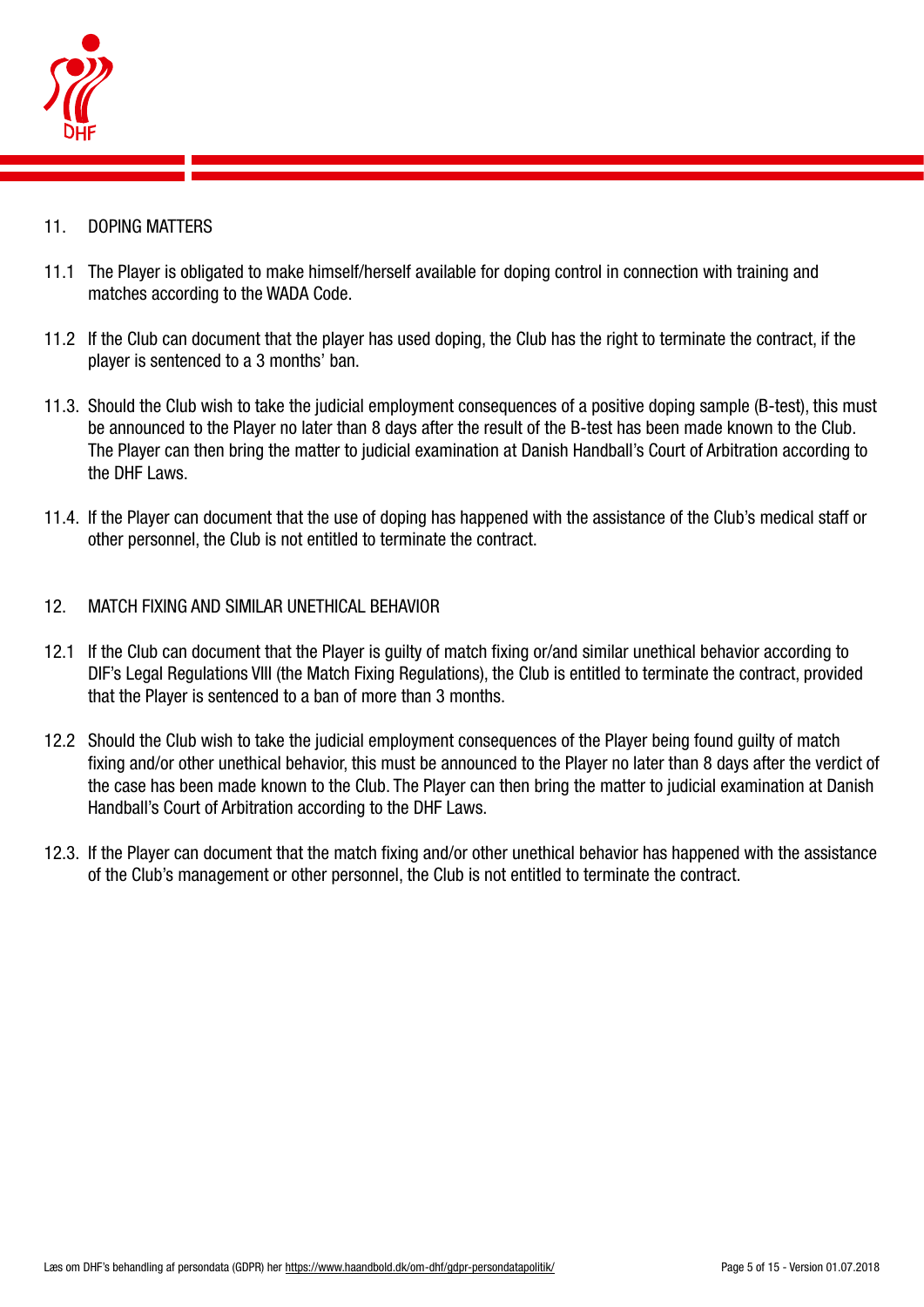

# 5. The Club's obligations towards the Player

The Club commits itself to show loyalty and cooperativeness and as far as possible take into consideration the working and family relations of the Player.

1. The terms regarding salary are fixed through an individual agreement between the Club and the Player. This includes the value of the salary elements. Further specifications and terms are to be entered under point 8 "Supplementary Agreement". The player cannot advance claims towards the Club, apart from what is stated in the Player's own contract with the Club. All elements of the salary (a.o. payment in cash and other free benefits) must be listed in the contract.

The Club offers payment, compensation for lost hours of work, and bonus for the Player's practicing of handball for the Club as is listed below:

Monthly basic salary:

Bonus (list time of payment after the amount):

Staff benefits (e.g. free car, free housing, agent):

Other (e.g. coaching):

- 2. The above-mentioned payment, compensation for lost hours of work, and bonus are paid:  $\Box$  On a monthly basis in arrears on the last day of the month, if not stated otherwise in the above  $\Box$  On a monthly basis in arrears on the last day of the month, if not stated otherwise in the above Other:
- 3. Optional pension scheme (not sport savings) Added:  $\overline{\bullet}$  Not added:  $\overline{\bullet}$

A pension scheme is introduced, after which  $\frac{1}{2}$  % of the Players basic salary is paid to a pension fund, as an addition to the Player's basic salary. The contribution to the pension fund is financed by the Club with 2/3 and by the Player with 1/3.

The Club pays contribution to the pension fund according to the valid tax legislation and is not responsible for the fiscal processing.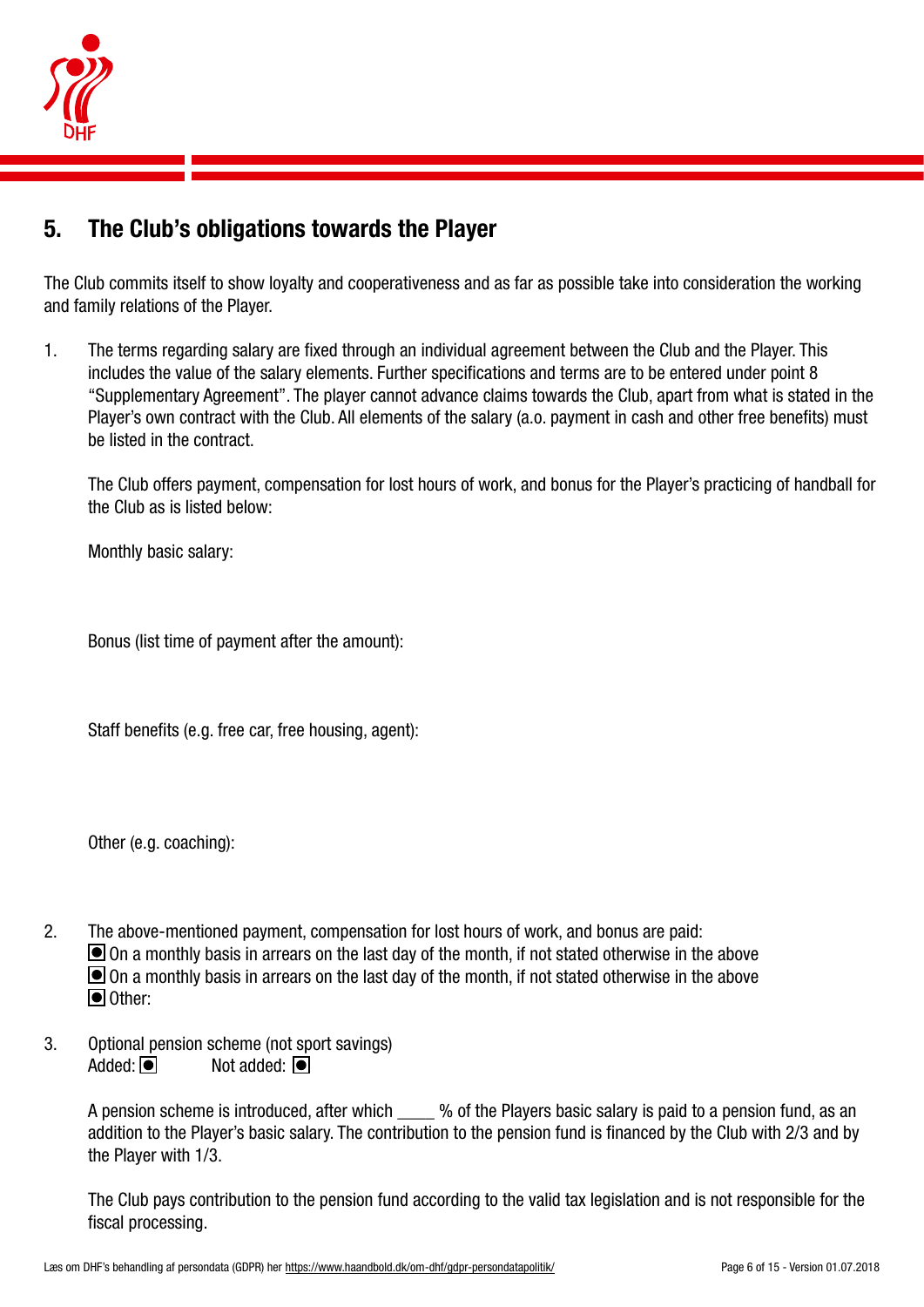

4. The Club is obligated to cover all travel costs connected to travels for the Club. Should accommodation be necessary in connection with travels for the club, the Club is obligated to make this available for the play, just as the Club must cover the costs for all necessary food and drink during the travel.

#### 5. HOLIDAY

The Player is covered by the Danish Holiday Act.

Notification of holiday shall be given according to the regulations of the Danish Holiday Act.

Salary that warrants Holiday Allowance is defined as all taxable cash payments/salary elements from the Club. Henceforward the following applies:

- The Player receives salary during holiday, when the right to this has been earned.
- The Player receives 12.5% Holiday Allowance from all other in Denmark taxable salary elements (e.g. sign-on fee, sign-off fee, stay-on fee, bonuses). The Holiday Allowance is paid quarterly to Feriekonto.
- 6. The club is committed to place the following at the Player's disposal: ■ Necessary practice outfit in each season Necessary footwear in each season
- 7. The Club is committed to make match dress and full dress available to the Player and the Player is committed to wear the dress in connection with matches for the Club.

The above-mentioned equipment given to the Player belongs to the Club. The equipment is under the responsibility of the Player and must at any time be well-kept. Equipment in such bad condition that it should not be used must be returned to the Club and replaced by new equipment.

Lost or badly-kept equipment shall immediately be reported to the Club so that new equipment can be ordered. The Player can be charged damages amounting to 25% of the retail price of the equipment.

If the contract is terminated within the contract period, all equipment shall be paid according to the following rules:

 $A\blacksquare$  If the contract is terminated during the first season, 50% of the equipment's recommended price shall be paid - or if the equipment has not been used it shall be returned to the Club.

B If the contract is terminated at some time after the first season, 25% of the equipment's recommended price at purchase shall be paid or the equipment shall be returned according to the Club's decision.

Termination of the contract in this context means either resignation from the Club or termination of all handball activity for other reasons than temporary pause due to injuries.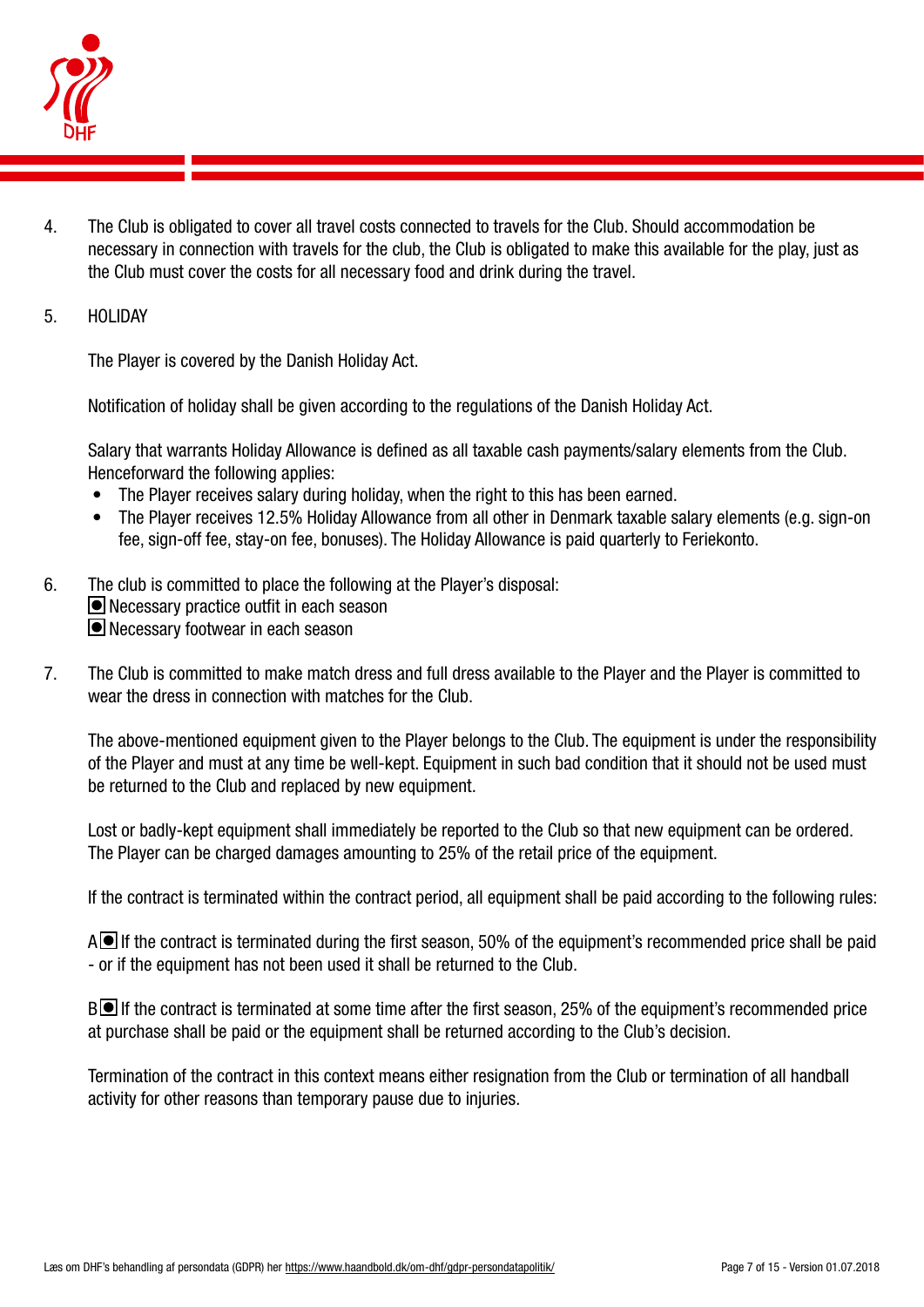

- 8. SICKNESS AND INJURIES
- 8.1 The Club is obligated to make a physiotherapist available to the Player for the treatment of injuries occurred during training and matches for the Club.
- 8.2 The Club must also make: ■A doctor A Chiropractor An Acupuncturist

available to the Player for the treatment of injuries occurred during training and matches for the Club.

- 8.3 During sickness and injuries, the Club pays the basic salary and other payments not related to matches to the Player.
- 8.4. Sickness and injuries do not have consequences for the terms of employment.
- 8.5. The Player is obligated to receive treatment from a doctor/physio therapist/chiropractor assigned to him/her by the Club, under the condition that the Club covers all costs connected with the treatment, with the withdrawal of public grants.
- 8.6. However, the Player always has the right to consult his/her own doctor and to reject the treatment prescribed by the Club. The Club is not obligated to cover such costs.
- 8.7. Should the Club have an agreement with a private hospital, all persons under contract with the Club must be referred to this hospital.
- 9. Furthermore the Club is committed to make the following available to the player: ■ Facilities for weight training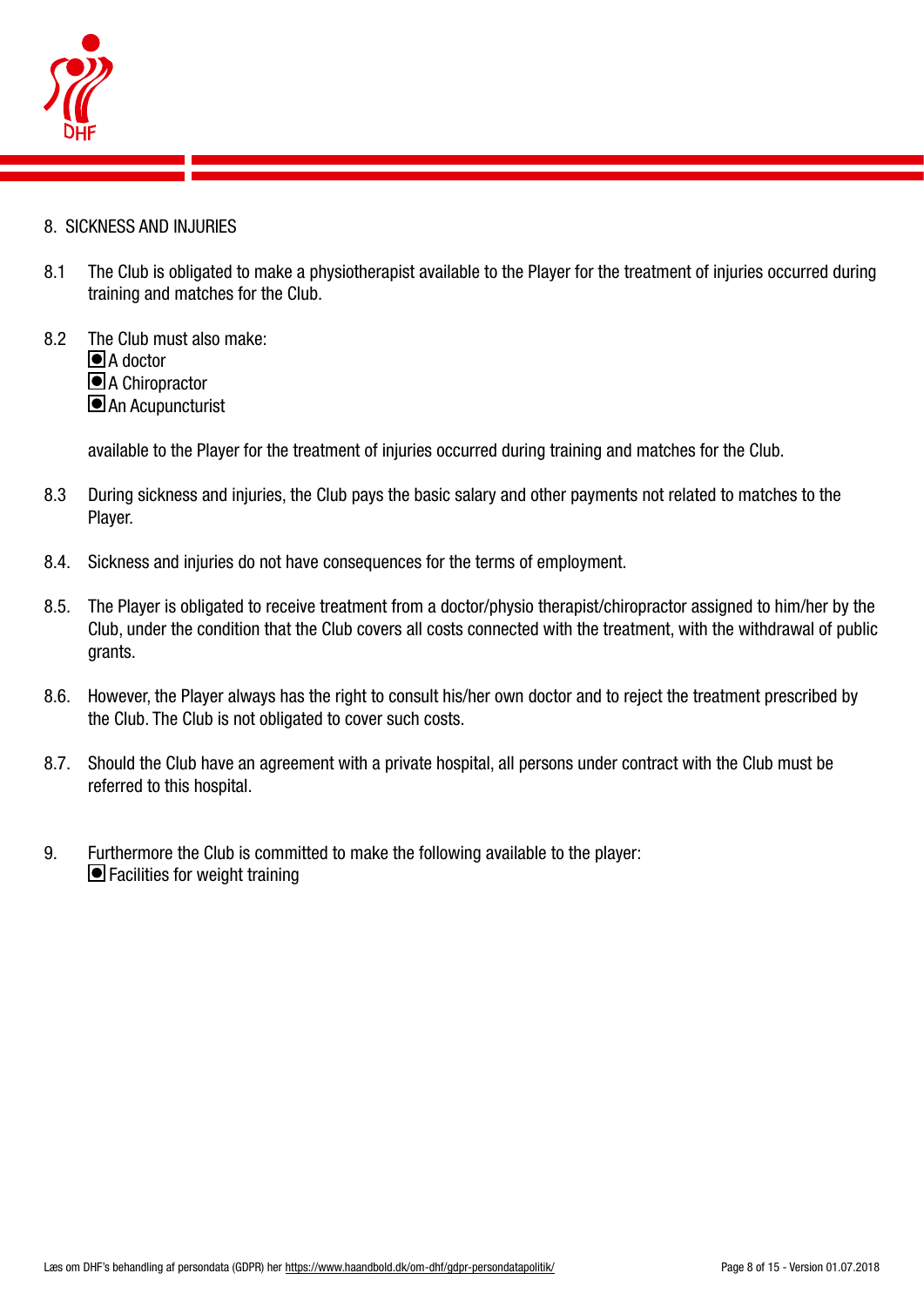

### 6. Insurance conditions

1. The Club is committed to take out a compulsory insurance in accordance with Danish law on damages in connection with professional injury (ref. Act no. 422 of 10 June 2003).

The insurance has been effected a **EXECUTE 10** and the insurance has been effected a

with policy No.

A copy of the policy has been given to the Player.

- 2. Furthermore, the Club shall take out a travel insurance to cover medical and hospital treatment as well as return transport in connection with travels abroad for the Club. N.B. When contract handball is performed in a club there is no obligation to take out travel insurance as the common travel insurance of sports (Idrættens Kollektive Rejseforsikring) will cover. Reference is made to www.idraettensforsikringer.dk.
- 3. Furthermore, the Club shall take out a full time accident insurance on the Player where upon an amount of 500,000 DKK as a minimum in connection with 100% disablement or of 250,000 DKK in case of death shall be paid. A copy of the policy has been or will be given to the Player, as soon as the insurance has been written. The Player's attention shall especially be drawn to the exemption clauses of the insurance according to which there is no coverage in connection with injuries.
- 4. The Player and the Club has agreed on the following supplementary insurance cover, besides the under point 6.3 mentioned full time accident insurance:

The Club is obligated to take out further insurance policy with the coverage of DKK: surface that is not hat the total coverage amounts to DKK: \_\_\_\_\_\_\_\_\_\_\_\_\_\_\_.

5. **The Player is not allowed to take part in the below-mentioned sports and leisure activities without the written** approval of the club: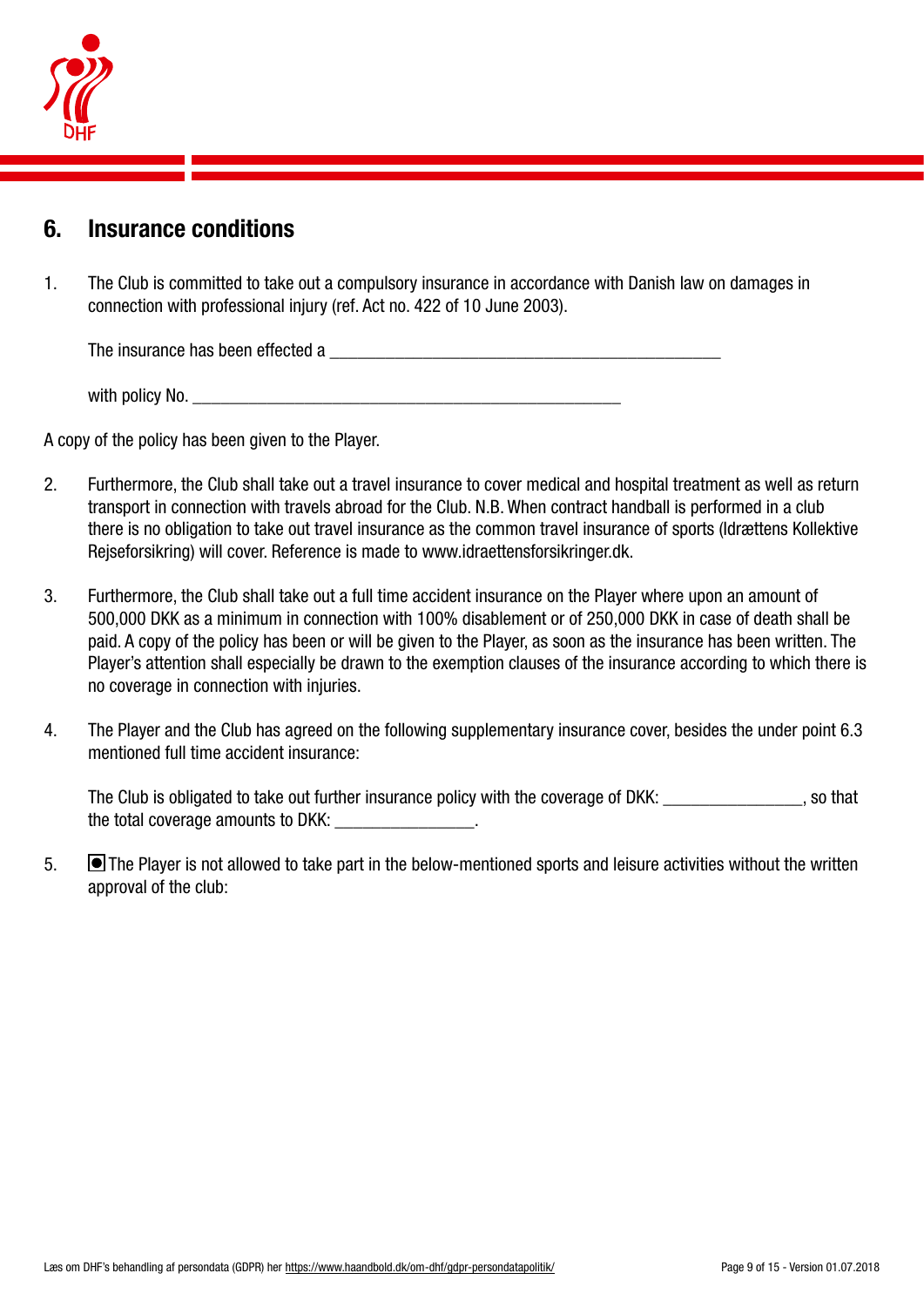

# 7. Participation in selected teams etc.

- 1. The Player has the right to free time for training, travel and matches in connection with selection for the DHF talent training, training sessions and national teams. The release is conditioned by the DHF taking out a compulsory insurance according to Danish law on damages in connection with professional injury as well as travel insurance for the player, or taking out insurance with similar cover against injury or death of the player.
- 2. The regulations of the IHF and the EHF regarding the release of players to national team activities that are in force at the time in question are applicable (See the IHF Regulations: III. Player Eligibility Code, article 7). For foreign citizens, the Club shall at its own expense take out travel and accident insurance for professional sports performers with an insurance amount of DKK 1,000,000 by death and DKK 1,000,000 by disablement including coverage in connection with illness and return transport.
- 3. Except from cases, where the Player is injured, the Player cannot send an excuse to sessions with the national team without previous agreement with the Club.
- 4. The Club pays salary to the player during national team assemblies.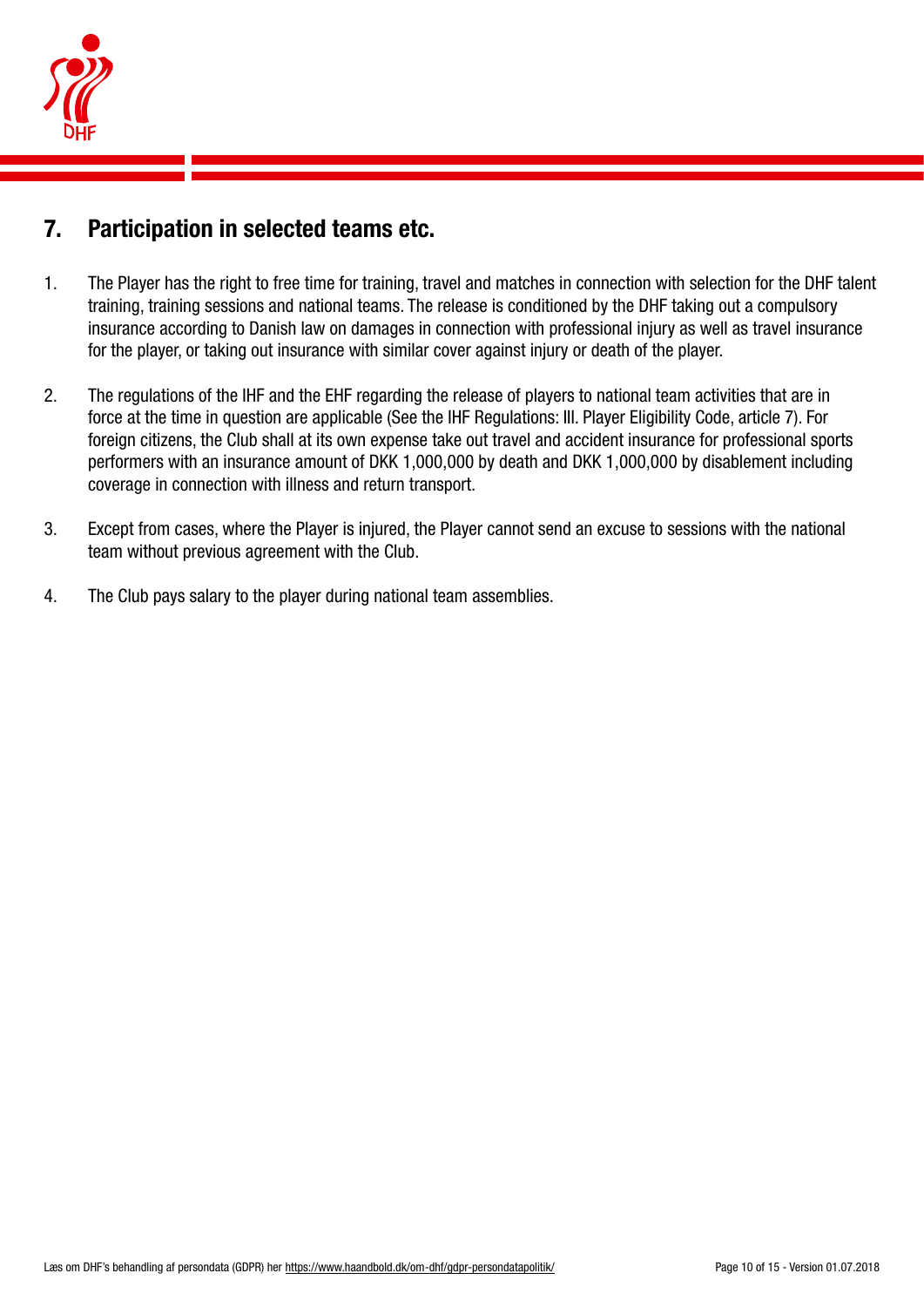

# 8. Supplementary agreement:

Supplementary agreements of any kind can be added in this section as long as they do not contradict the DHF League Regulations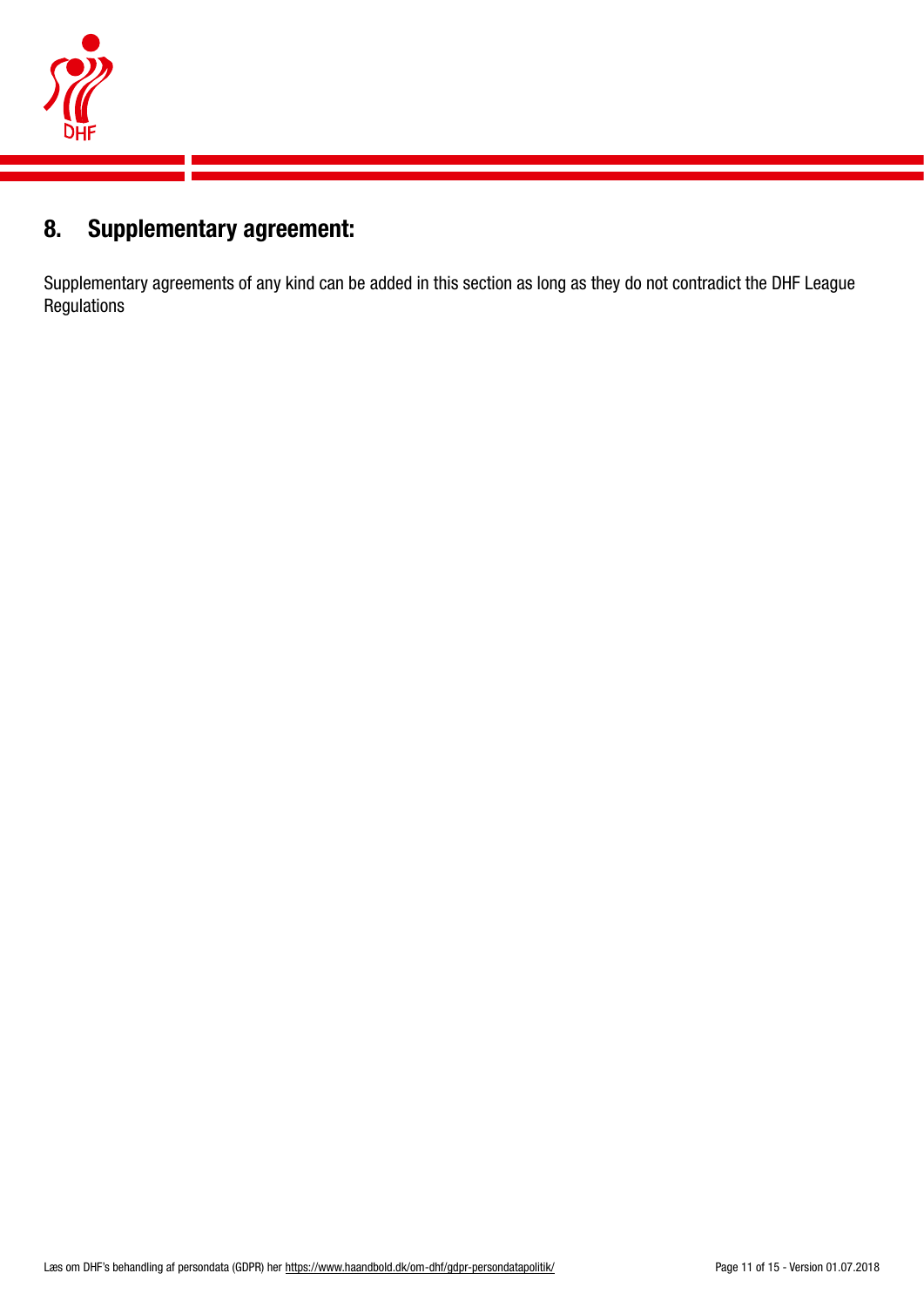

# 9. General stipulations

- 1. Also applicable for the present contract, is the DHF League Regulations, section 5 regarding player contracts, which can be found on www.dhf.dk, and with which the Player with his/her signature on the present contract confirms that he/she has been informed about.
- 2. The Player commits himself/herself to conform to the regulations on function and participation of the DHF enclosed herewith, and with his/her signature on the present contract the Player confirms that he/she has been informed of these regulations.
- 3. With their signature on the present contract the Club and the Player declare that all and only the rights, obligations and compensations mentioned in the present contract are applicable between the Club and the Player. In case of dispute between the parties on the validity of more than one employment contract with different content, the content of the employment contract which has been registered in copy at the latest date at the DHF shall apply.
- 4. The present contract is subject to registration with the DHF who ensures that the present contract does not conflict with the statutes and regulations of the association. Registration of the present contract can only be made when all due payments in accordance with the DHF League Regulations - have been paid to the DHF Office. Furthermore, registration depends on the compliance with the written regulations and that they are not deviated from on other issues than where it is explicit indicated that other issues can be agreed on. Finally, registration depends on a present and valid player certificate.

# 10. Termination, cancellation, transfer to another club

- 1. Except in the case of a breach of contract, the contract cannot be terminated by either party within the contract period. However, nothing can prevent a cancellation or a transfer to another club within the contract period if both parties agree to it.
- 2. By mutual agreement between the Club and the Player the Club can rent the Player to another club for a period of at least 3 moths, and no longer than to the expiry date of the present contract. A loan of the Player to another club is subject to a written acceptance of the conditions in the present contract by the other club as the loaning Club guarantees all services according to the present employment contract. All rights of the Player according to the present contract are preserved in relation to the club to which the Player is rented.
- 3. The Club has the right to enter a joint team co-operation according to the DHF regulations, and the Player is under the obligation to play on such a team, if he/she is selected. The rights and obligations of the Player according to the present contract remain unchanged in relation to the Club. The new company vouches for conditions in the previous company towards all the players, even those players, who are not transferred to the new first team/company.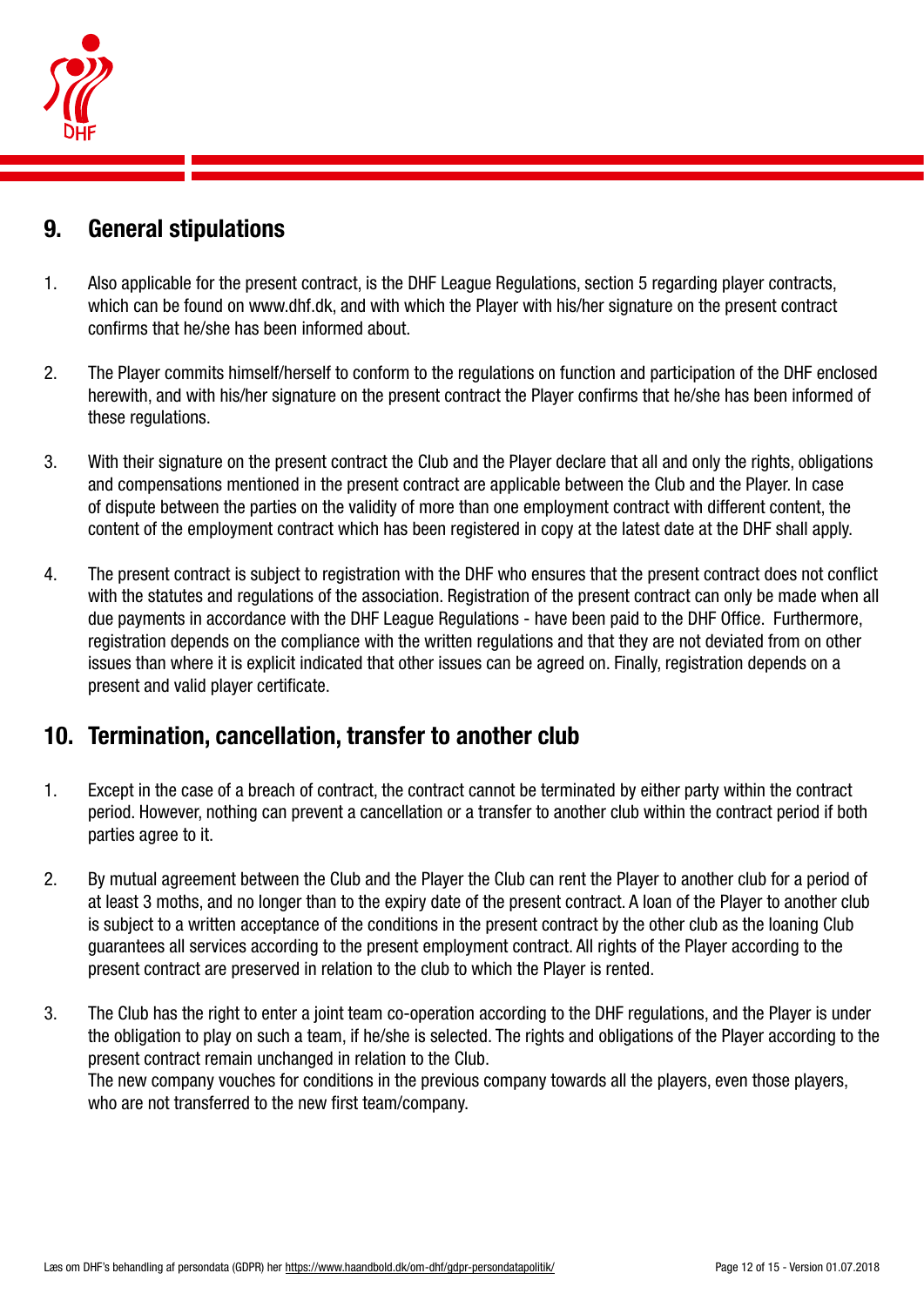

4. Regardless of the agreed time of termination, the contract will terminate without delay or previous agreement on 30 June in the same year as the Club's first team is relegated to:  $\blacksquare$  the division below the division which the Club was eligible to play in at the time of the conclusion of the contract **I** two divisions below the division that the Club was eligible to play in at the time of the conclusion of the contract.

In this connection the Club has no financial claims at the transfer of the Player to another club.

- 5. If the Player has not settled all accounts with the Club according to the present contract and a request for the player certificate is submitted, the differences in question are certified at the player certificate with an indication of the date of claim.
- 6. Changes, amendments and cancellation of the present contract are only binding when written down and registered with the DHF.

# 11. Breach of contract

- 1. Where the Club's material breach of a player contract is acknowledged by the Club or established by an arbitration award, the Player may request to be released from the contract. The Player can get a playing license for a new club according to the DHF League Regulations
- 2. Where the Player's material breach of a player contract is acknowledged by the Player or established by an arbitration award, the Club can request a discontinuation of the contract, however for the remaining period of the contract, the Player can only make a contract with another club with the approval of the club with which the Player had made the discontinued contract.
- 3. However, for the remaining period of the contract the Player can get a playing license without a player contract for another Danish club whose highest ranked team plays in a division two levels lower or does not participate in the Danish national tournament.
- 4. The club is bound to release the Player's certificate when a contract is discontinued without any regard to the cause hereof. If occasion should arise, a new playing license can be issued according to the regulations in this section and in section 5 in the DHF League Regulations.
- 5. By material breach of contract from the Club's side is especially, but not exclusively, meant non- or delayed payment of salary, bonus, holiday bonus, etc.
- 6. By material breach of contract from the Player's side is especially, but not exclusively, meant repeatedly absence from training or match, severe disloyal statements to the public about the employer, use of performance-enhancing drugs. By use of performance-enhancing drugs is meant established use of illegal performance-enhancing drugs according to the regulations of the Danish Sports Federation (DIF)/the EHF/the IHF.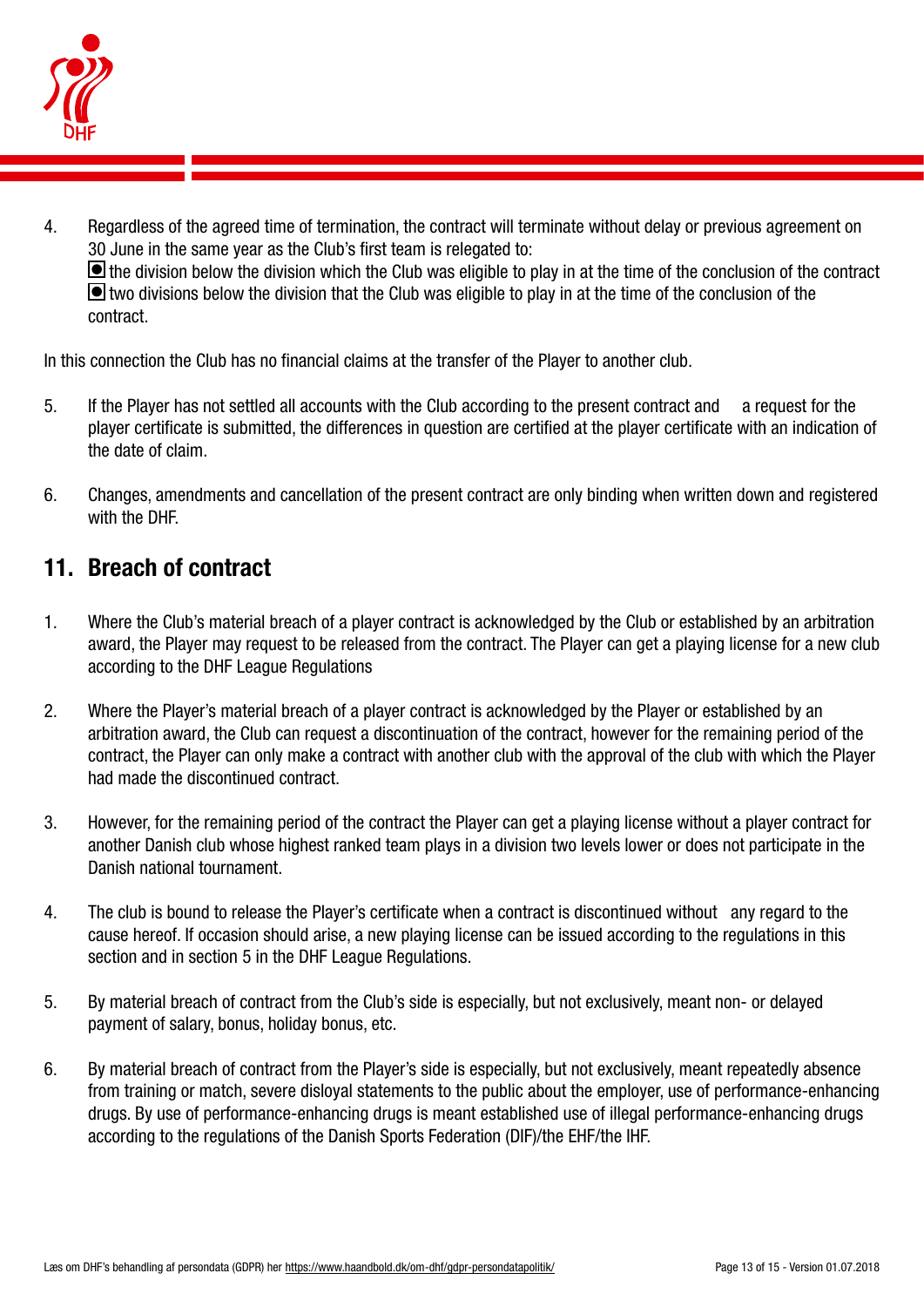

- 7. By non- or delayed payment of salary, bonus, holiday bonus, etc. the Player shall give in a written demand hereon to the Club with a payment notification of at least 7 days for payment of the amount due. The written demand shall be sent recommended to the Club and the written acknowledgement of receipt and the time of the receipt shall be obtained by the Player. If payment is still not made after the expiry of the demand notification, it is considered an essential breach of contract by the Club.
- 8. By material breach of contract due to non-payment of salary or repeatedly delayed payment of salary, bonus or holiday bonus, the Player has the right to immediately request a discontinuation of the contract by the DHF Court of Arbitration according to the DHF Laws, section 25 and get the player's certificate from the contract club. The Player can get a playing license for another club according to the tournament regulations for club transfer.
- 9. The club has the same rights if the player repeatedly does not show up for training or match without just cause.

# 12. Arbitration

The present contract is regulated by Danish law.

Any civil legal dispute between the parties that arises from the present player contract shall be settled at the DHF Court of Arbitration in accordance with section 25 in the DHF Laws

#### 13. Signatures

1. At the signing of the contract it is also confirmed that the fixed text in this contract is not corrected, erased or in any other way changed as well as adding of text is only done in those paragraphs that are open for editing

#### Player Agent's

The following ticked and filled in by the parties and any contributing Player Agents:

 No authorized or unauthorized Player Agent has contributed during the establishment or conclusion of this contract.

Describe any other assessors who participated in the establishment or the conclusion of the Player Contract:

 During the establishment or the conclusion of this Contract the following Player Agent(s) has/have been involved: